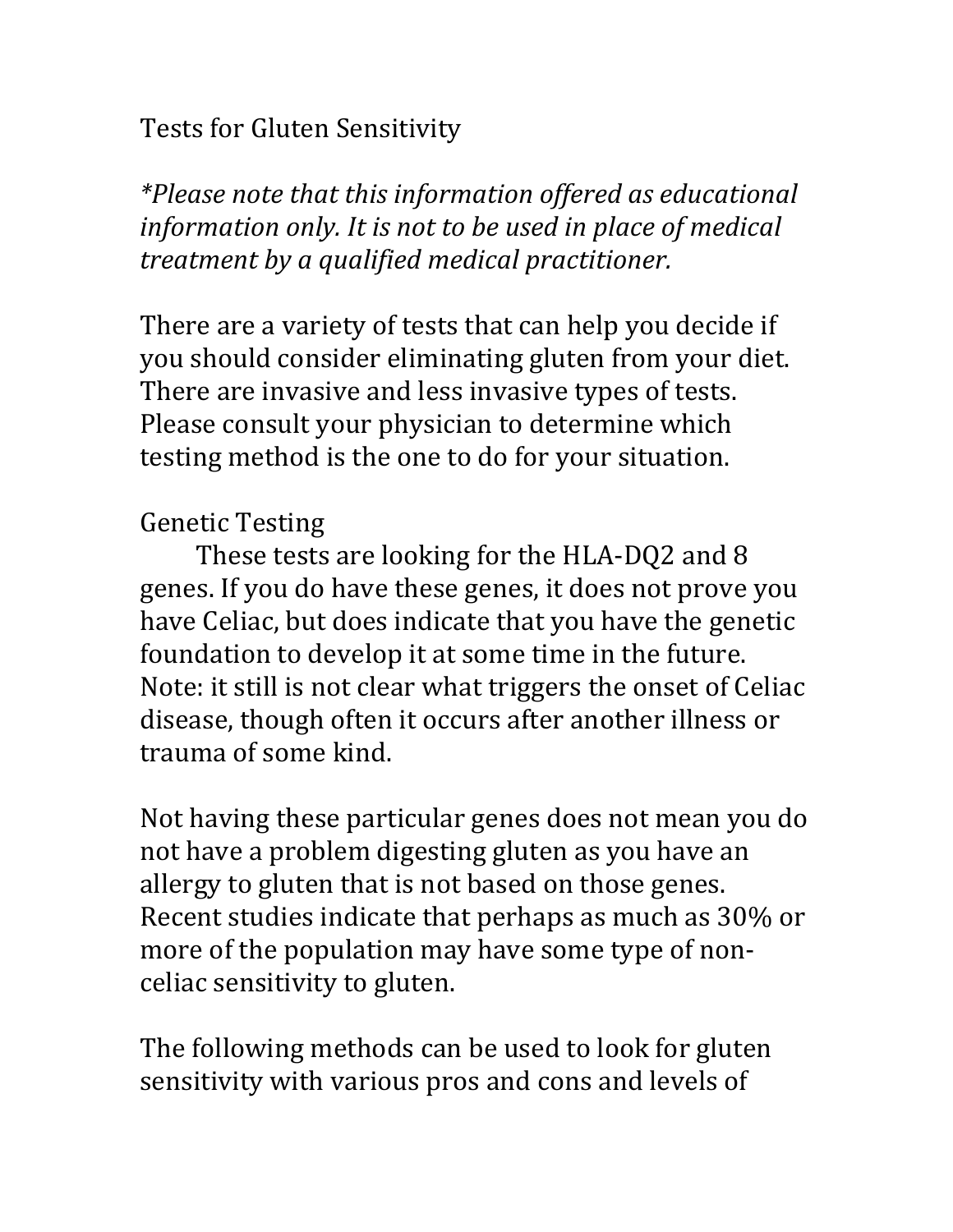accuracy. Please work with your doctor or health care provider to decide which may be appropriate for your individual situation. And if you suspect you may have Celiac disease, please make sure to be tested before giving up gluten or it may be very difficult to get an accurate diagnosis in the future.

# **Elimination Diet**

Remove the gluten (including all the hidden sources) from the diet. Best is for a 6 month period as it can take a while to heal the damage to get a true reaction when reintroducing gluten. Many gluten sensitive people will feel an improvement fairly quickly. It is also a good idea to pull our the major allergens at the same time as many people with gluten sensitivities have gut damage and will react to many other foods like eggs and dairy as well.

After the period of elimination then only one food at a time is introduced during a period of three days as reactions are observed. If no reactions show up then you may add one more food and watch for any reactions for another three days.

Some people may find that they will be able to see reactions after a much shorter period of elimination especially with non-Celiac sensitivities.

## **Stool Test - Enterolab**

https://www.enterolab.com/staticpages/testinfo.aspx#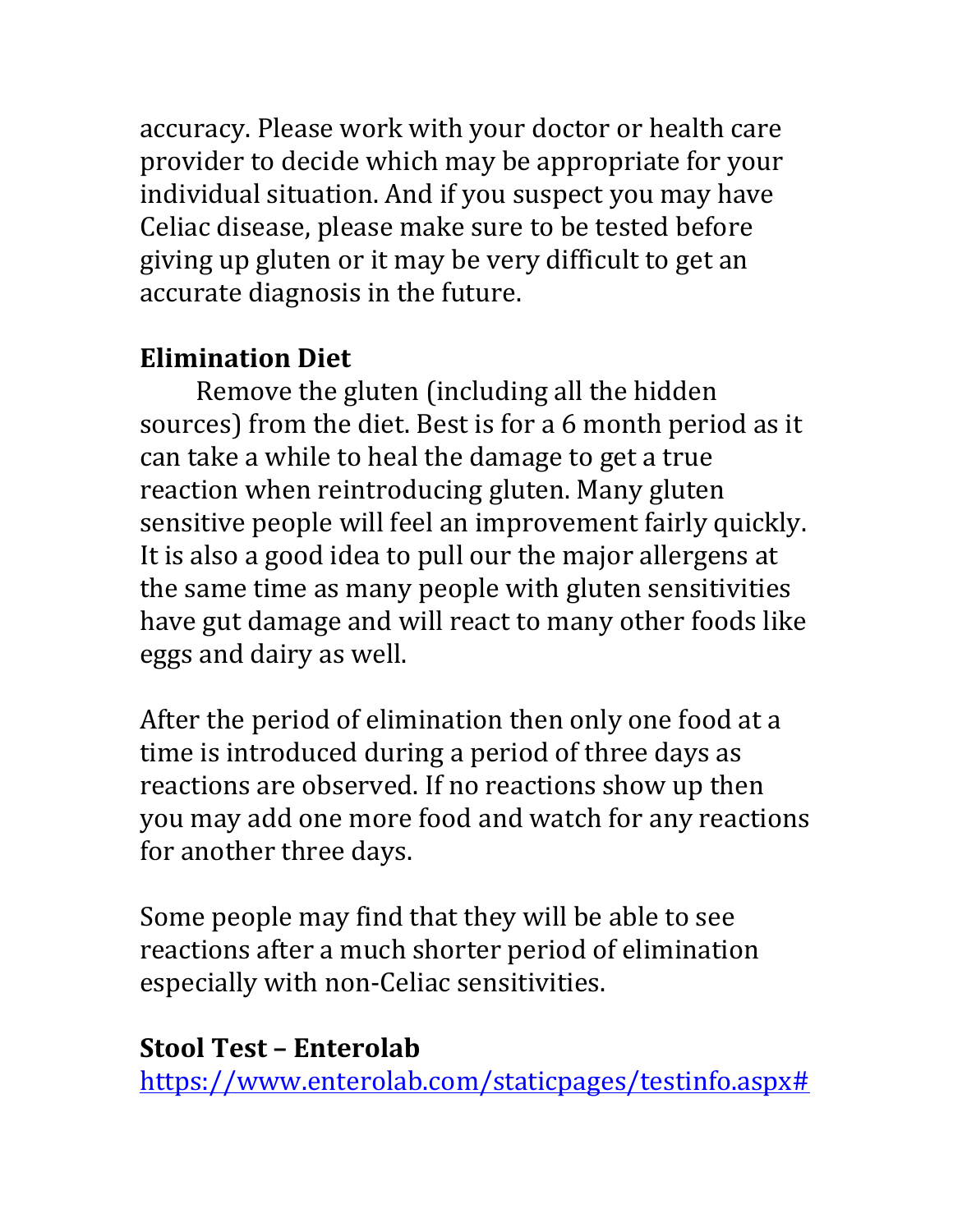stool gluten sensitivity about \$100 for the single test and \$250-\$300 for a panel of several different indicators.

Tests for IgA the presence of antibodies to gluten in the stool that shows the body is having an autoimmune reaction to the presence of gluten. This can be an early indicator of gluten sensitivity before severe gut damage has been created.

Pros:

- Non-invasive testing method
- Said to be an early indicator that can show up before extensive gut damage has occurred
- No needles necessary
- Can be done in the privacy of your home
- No prescription or doctors order are needed
- Is useful for both children and adults

# **Blood Tests**

There are 6 tests that should be considered to look for the possibility of Celiac Disease.

There are a total of 6 tests that can be run for Celiac disease.

Anti-Gliadin (AGA) IgA Anti-Gliadin (AGA) IgG Anti-Tissue Transglutamise (tTg) IgA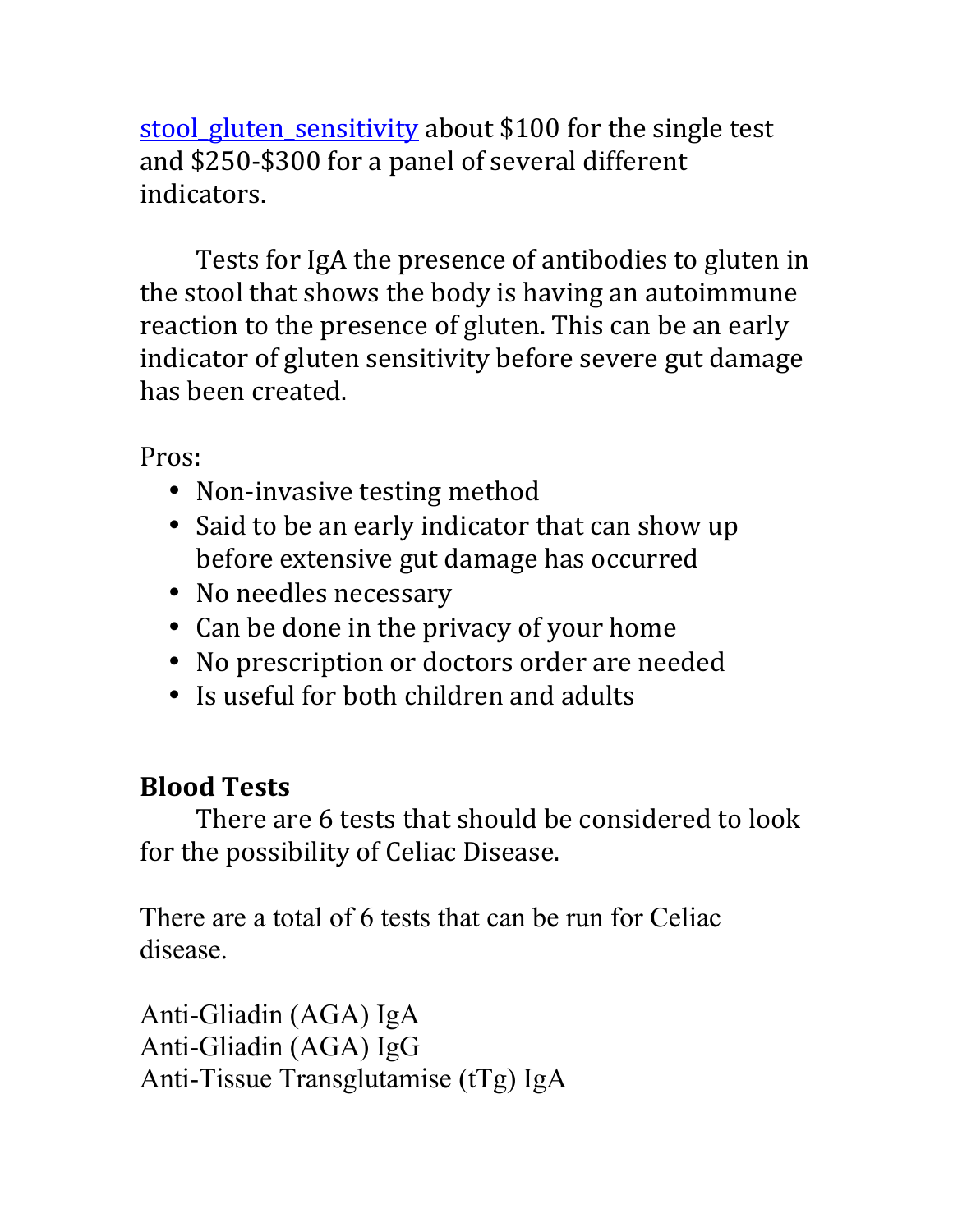Total Serum IgA Anti-Tissue Transglutamise (tTg) IgG Endomesial Antiobody (EMA) IgA

Note that AGA is simply the abbreviation for Anti-Gliadin antibody, tTg is for Tissue transglutimase and EMA for Endomeisial antibody. The tests with IgA test for the IgA antibody in the system. The IgG tests test for IgG antibodies in the system. The most indicative tests of Celiac are the tTg-IgA and the

What is often referred to as the "Celiac Disease Panel" consists of the first 4 tests above. These are the "standard" tests that should always be run to test for Celiac disease. Total Serum IgA is critical to include. This will tell you if the body is able to produce IgA antibodies. Some people (10% of the population) can't produce the IgA antibodies and are considered IgA deficient. If you cannot produce IgA antibodies, the IgA tests above will never come back positive for Celiac disease, even if you have Celiac disease. Therefore, it is important to have the IgG numbers.

They usually only run Total Serum IgA indicates a deficiency and/or if the AGA IgG is the only one that is abnormally high. The EMA is very sensitive for CD. However, it is a test that is more difficult to read – meaning that you have to have an experienced lab tech reading the results or there could be an error. The tTg-IgA test is more "mistake proof" in the lab and cheaper to do, so it has become more of the standard instead of the EMA. You can have both done, but it isn't necessary.